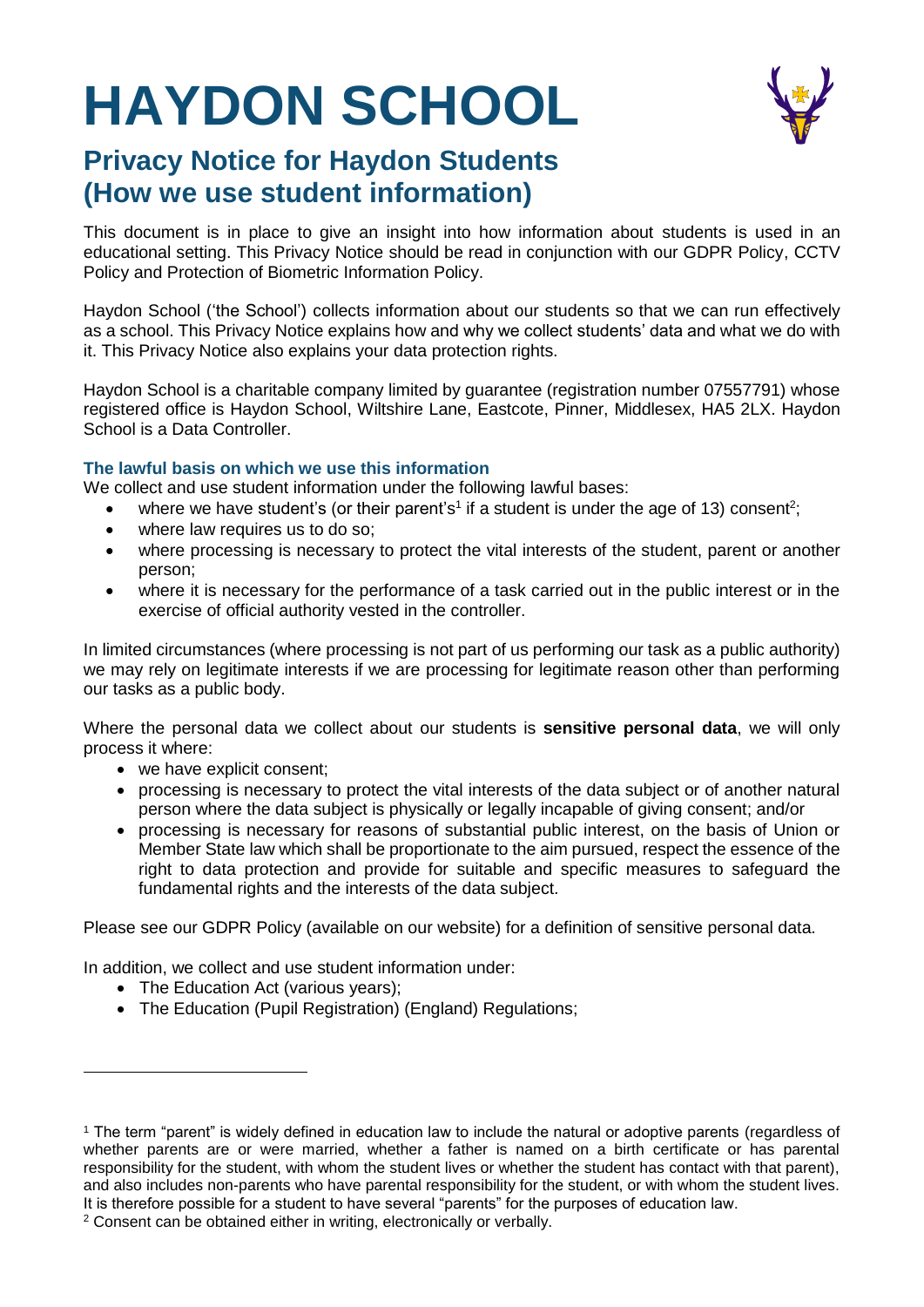- Regulation 5 of The Education (Information About Individual Pupils) (England) Regulations 2013;
- The School Standards and Framework Act 1998:
- The School Admissions Regulations 2012;
- Children and Families Act 2014;
- The Special Educational Needs and Disability Regulations 2014;
- Article 6 and Article 9 (GDPR).

Further, the DfE processes census data under the various Education Acts – further information can be found on their website: [https://www.gov.uk/education/data-collection-and-censuses-for-schools.](https://www.gov.uk/education/data-collection-and-censuses-for-schools)

#### **Why we collect and use this information**

We use the student data to support our statutory functions of running a school, in particular:

- to decide who to admit to the School:
- to maintain a waiting list;
- to support student learning;
- to monitor and report on student progress;
- to provide appropriate pastoral care;
- to assess the quality of our services;
- to comply with the law regarding data sharing;
- for the protection and welfare of students and others in the School;
- for the safe and orderly running of the School;
- to promote the School:
- to communicate with parents/carers:
- in order to respond to investigations from our regulators or to respond to complaints raised by our stakeholders;
- to meet legal duties placed on us by the government;
- in connection with any legal proceedings threatened or commenced against the School.

### **The categories of student information that we collect, hold and share**

The categories of student information that we collect, hold and share include:

- personal information (such as name, date of birth, admission date, enrolment status, Unique Pupil Number, Unique Learner Number, UCI, admission number, year taught in, attendance mode, Exam Number, home address, school email address);
- characteristics (such as ethnicity, gender and religious beliefs (sensitive category of data), first language, home language, EAL information (and if English is an additional language – proficiency in English information), national identity, country of birth);
- free school meal eligibility and PP status (if applicable);
- attendance information (such as sessions attended, number of absences and absence reasons, punctuality (lateness and minutes late));
- prior educational records information;
- assessment information (such as electronic copies of assessment work produced and exam results);
- records about attainment;
- any relevant medical information (such as GP address, data on dietary requirements, food allergies, any disclosed medical conditions and whether a student has any disability which requires us to make necessary reasonable adjustments to comply with our obligations under the Equality Act 2010);
- special educational needs information (such as data on SEN assessments, student support and details of any provisions/access arrangements);
- safeguarding information (such as court orders and professional involvement);
- whether student is looked after or adopted from care;
- behavioural information including any recorded exclusions and any relevant provision put in place;
- post 16 learning information:
- leavers' destinations;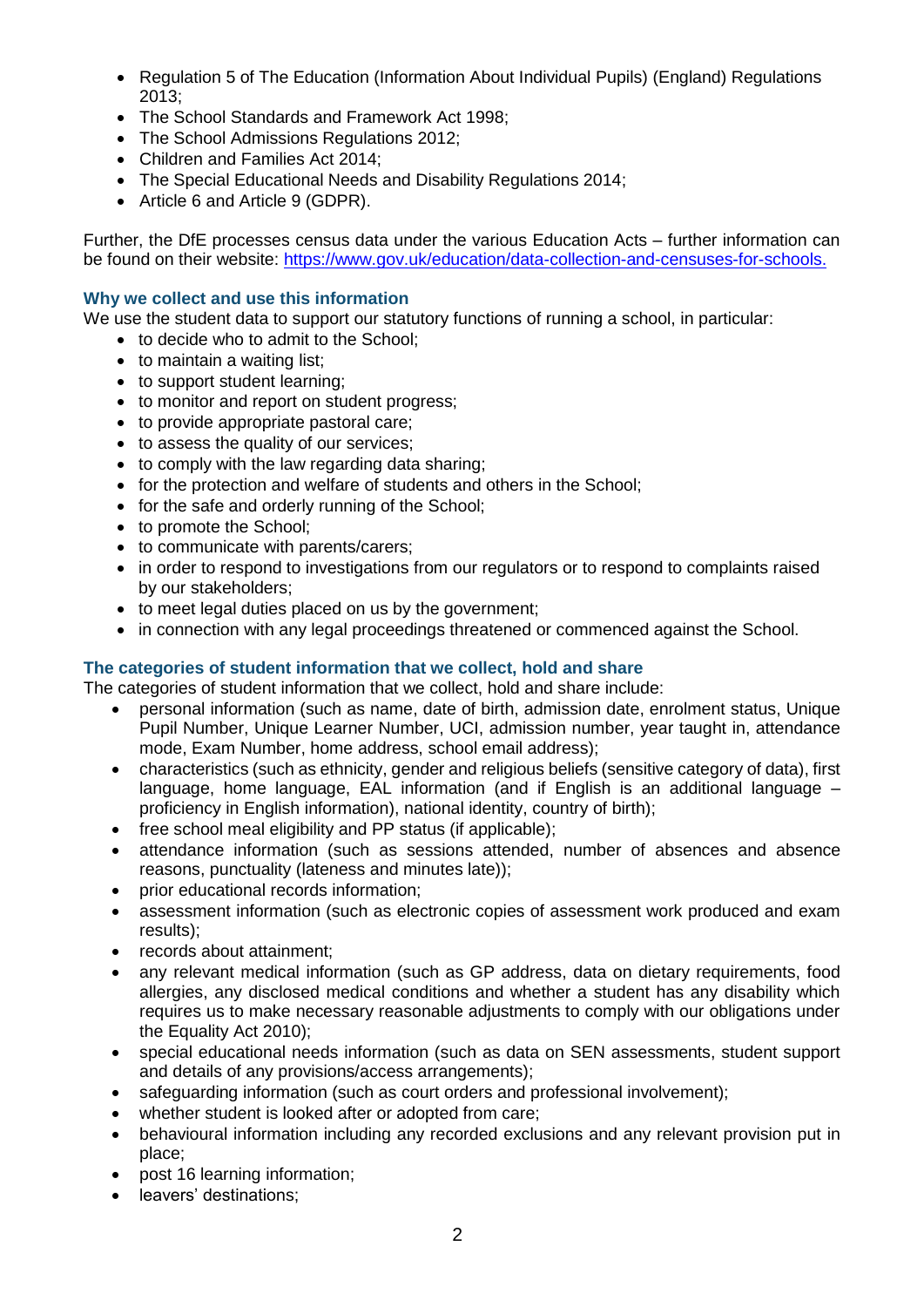- browsing history on our IT networks;
- personal information about student's parents and/or other relatives, emergency contact (such as name, contact details, relationship to student) and any siblings who also attend/have attended the School;
- photographic images in our School, on school literature, website or social media.

We collect information about students when they join the School and update it during their time on the roll as and when new information is acquired.

From time to time and in certain circumstances, we might also process personal data about students, some of which might be **sensitive personal data**, including information about criminal proceedings/ convictions, information about sex life and sexual orientation, child protection/safeguarding. This information is not routinely collected about our students and is only likely to be processed by the School in specific circumstances relating to particular students, for example, if a child protection issue arises or if a student is involved in a criminal matter. Such information will only be processed to the extent that it is lawful to do so and appropriate measures will be taken to keep the data secure. Further, this information is restricted to certain members of staff who need to know it. Where appropriate, such information may be shared with external agencies such as the child protection team at the Local Authority, the Local Authority Designated Officer and/or the Police. Consent to such disclosure will be sought where appropriate. However, where it is in the public interest, and protects students from harm, information will be lawfully shared without the student's consent when doing so would assist the prevention, detection or prosecution of a serious crime.

As the School uses a cashless catering system, we also process **biometric data** about our students if we have received explicit consent from their parents. Please see our GDPR Policy and Protection of Biometric Information Policy for more details about how we process biometric data.

In addition, the School uses CCTV cameras around the school site for security purposes and for the protection of staff and students. CCTV footage may be referred to during the course of disciplinary procedures (for staff or students) or to investigate other issues. CCTV footage involving students will only be processed to the extent that it is lawful to do so. Please see our CCTV Policy (available on our website) for more details.

We also collect, store and use the following information exclusively about our Sixth Form students: information obtained through electronic means such as Haydon School ID swipe records and records of printing activities including an electronic record of the first page of the printed document.

#### **Collecting student information**

Whilst the majority of student information you provide to us is mandatory, some of it is provided to us on a voluntary basis. In order to comply with the General Data Protection Regulation ('the GDPR'), we will inform you whether you are required to provide certain student information to us or if you have a choice in this. Where appropriate, we will ask parents or students (as appropriate) for permission to process personal data where there is no other lawful basis for processing it, for example where we wish to use photos or images of students on our website or on social media to promote school activities or if we want to ask your permission to use your information for marketing purposes. Please note that consent can be obtained either in writing, electronically or verbally. Parents may withdraw their consent at any time by emailing dpo@haydonschool.org.uk.

When students are deemed to be old enough to make their own decisions in relation to their personal data, we will ask the student for their consent. This will usually be in Year 9 when a student is around the age of 13. Please note that consent can be obtained either in writing, electronically or verbally. Although parental consent is unlikely to be needed, we wish to take a collaborative approach and we will let parents know before we approach students for consent up to the age of 16. Students with the maturity to make their own decisions about their personal data may withdraw their consent by emailing dpo@haydonschool.org.uk.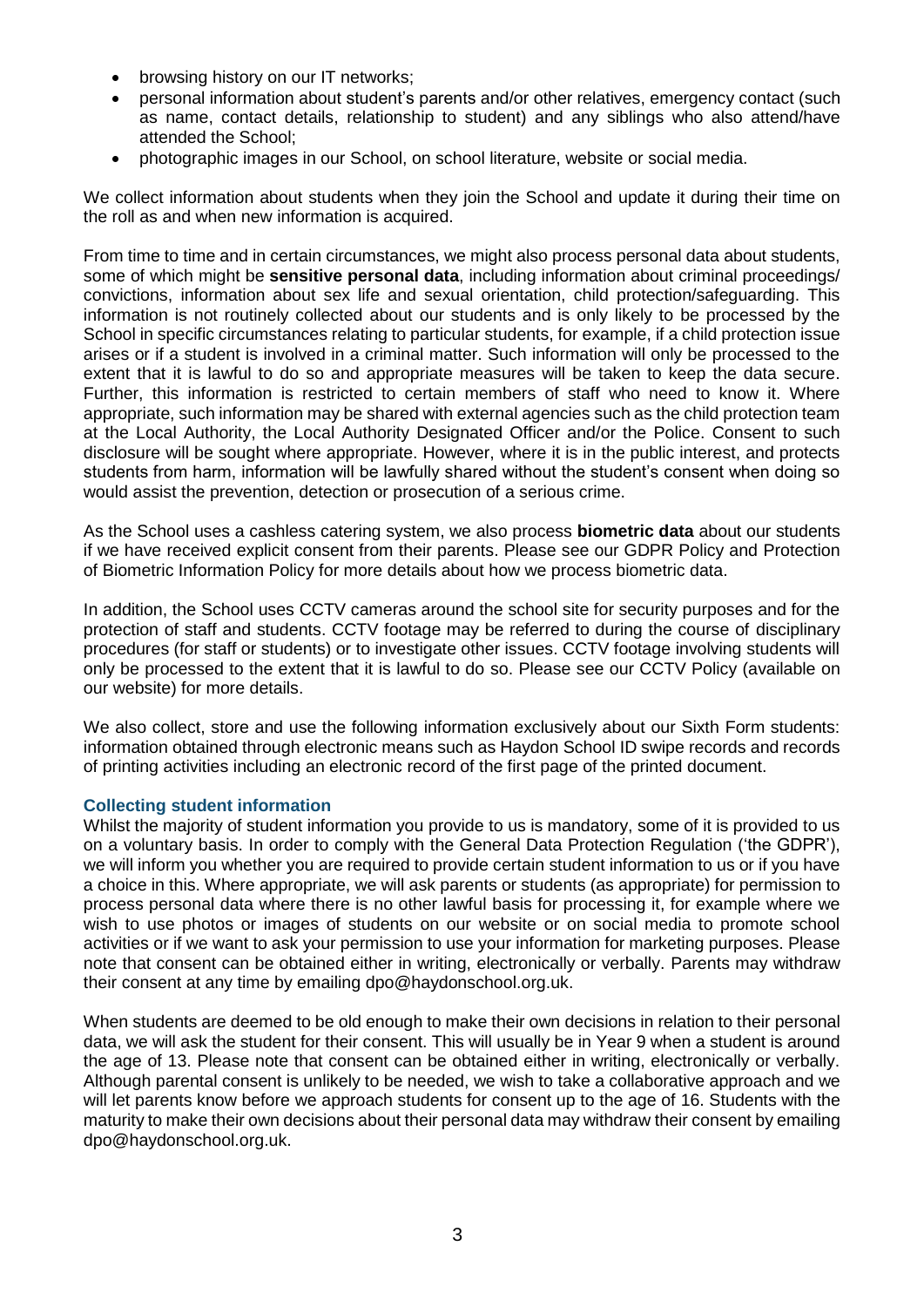#### **Storing student data**

Please be aware that any personal information will be held for as long as is necessary to complete the task for which it was originally collected. We hold student data from the point when an application is received through our School or the Local Authority. These records are retained in line with the school's Records Management and Retention Policy.

A significant amount of personal data is held electronically, for example, on school's Management Information System (Capita SIMS). We also use Google G-Suite for Education in support of student learning and for document creation/editing.

Some information may also be stored in hard copy format, for example, on your student file. Data stored electronically may be saved on a cloud based system which may be hosted in a different country. Personal data may be transferred to other countries if, for example, we are arranging a school trip to a different country. Appropriate steps will be taken to keep the data secure.

In some circumstances we may anonymise your personal information so that it can no longer be associated with you, in which case we may use such information without further notice to you. Once you are no longer a student at the School we will retain and securely destroy your personal information in accordance with our Records Management and Retention Policy.

#### **Who we share student information with**

We routinely share student information with:

- your parents/carers (as defined in the Education Act 1996);
- staff in support of student learning and for pastoral support;
- schools that students attend after leaving us;
- our local authority (Hillingdon London Borough Council):
- student's home local authority (if different);
- the Department for Education (DfE);
- Central and North West London NHS Foundation Trust;
- Welfare Call (students who reside with foster carers or in residential placements);
- school trustees:
- eduFOCUS, provider of our online software for the planning, approval and management of extra-curricular activities and our Accident Book;
- CPOMS, Safeguarding and Child Protection software;
- exam boards including AQA, Edexcel, OCR, WJEC, and RSA;
- LGfL, our email service provider;
- Show My Homework, an online homework system;
- online learning platforms (Hegarty Maths, Kerboodle, Seating Planner, BedRock, Activelearn, Focus on Sound, BandLab Technologies, Soundation, EZYEducation, Seneca, Quizlet, Pinpoint Learning, iDEA, Lexia, First News Ihub);
- Softlink, provider of our library management system;
- SchoolCloud Systems, provider of our parents evening booking system;
- ParentPay, an online payment system;
- Wonde, 3rd party data extractor and FSM vouchers provider;
- GL Assessment;
- school catering provider;
- Tempest, the photography service.

We may also share student information with other third parties including the following:

- UCAS and Unifrog:
- NHS health professionals including the school nurse;
- Public Health England;
- educational psychologists;
- education welfare officers;
- FFT in order to obtain minimum expected grades:
- Courts, if ordered to do so:
- the Police and law enforcement agencies;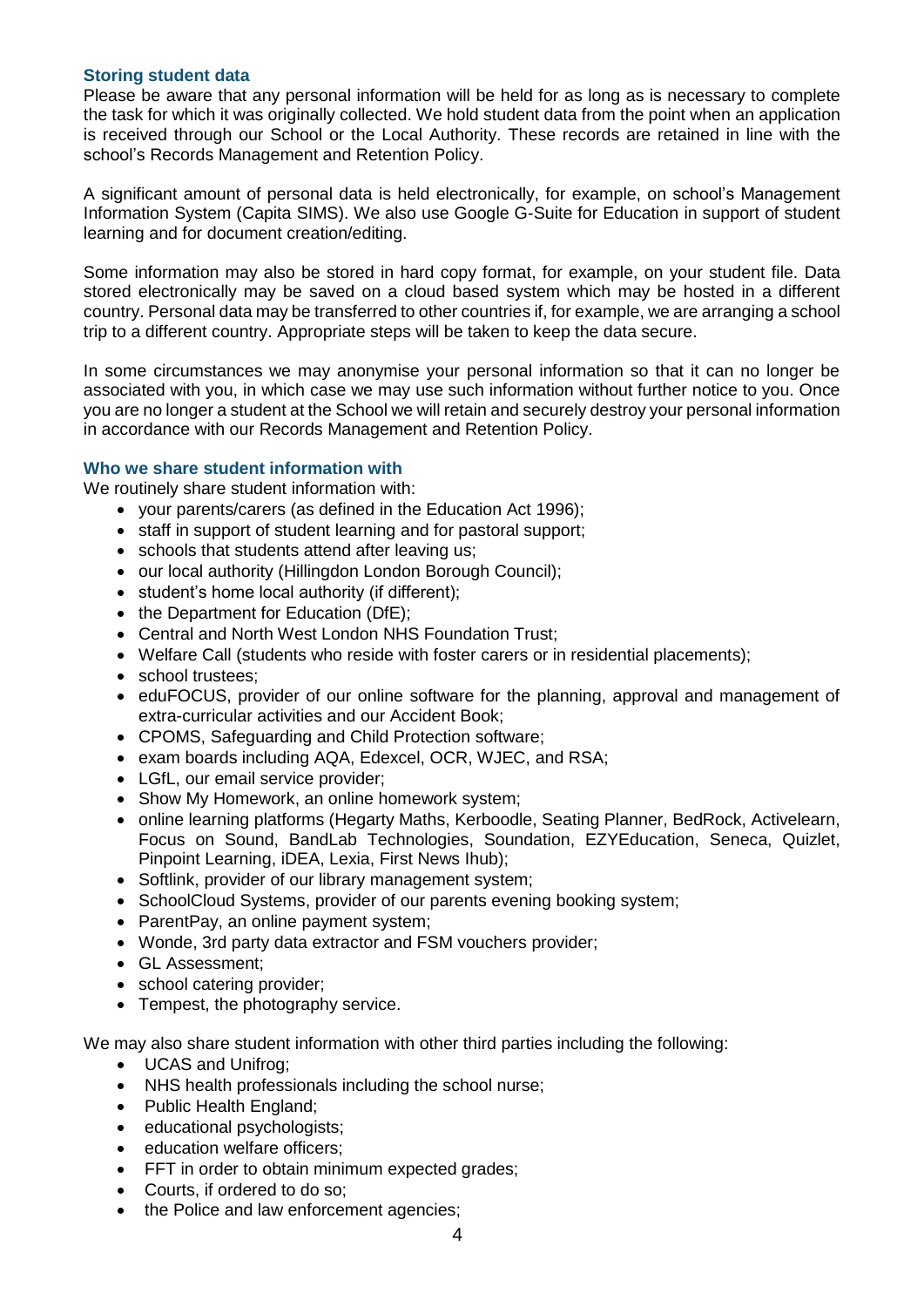- the National College for Teaching and Learning;
- the Joint Council for Qualifications;
- Prevent teams in accordance with the Prevent Duty on schools;
- other schools, for example, if we are negotiating a managed move or alternative provision and we have your consent to share information in these circumstances;
- our trips advisor;
- trip organisers;
- Buckinghamshire County Council (for SIMS support management);
- our HR providers, for example, if we are seeking HR advice and a student is involved in an issue;
- our legal advisors;
- our auditors;
- our insurance providers (the Risk Protection Arrangement);
- Alps (KS5 assessment data);
- eDofE (participants only);
- PiXL in order to deliver support to our GCSE students.

Some of the above organisations may also be Data Controllers in their own right in which case we will be jointly controllers of your personal data and may be jointly liable in the event of any data breaches.

Certain information held in our MIS system, SIMS, is shared with the following  $3<sup>rd</sup>$  party organisations:-

- LGfL:
- Atomwide:
- Show My Homework, an online homework system;
- online learning platforms such as Manga High, Mathwatch, Hegarty Maths, Bedrock Learning, Everlearner, Symphony Maths, Kerboodle, Renaissance Learning, Esylearning, Google G Suite for Education;
- CPOMS, Safeguarding and Child Protection software;
- ParentPay, an online payment system;
- NRS:
- Civica:
- SIMS Parent App provider;
- MINTclass, classroom seating planner, provided by Tucasi;
- Unifrog;
- eduFOCUS, provider of our online software for the planning, approval and management of extra-curricular activities and our Accident Book;
- Softlink, provider of our library management system;
- SchoolCloud Systems, provider of our parents evening booking system;
- Examination Boards AQA, Edexcel, OCR, and WJEC;
- GL Assessment;
- 4Matrix, used for the management of school performance data;
- Department for Education;
- Hillingdon Council.

Please note that we may share student's attendance, behaviour and achievement points and student's school (lgflmail.net) email address with other students in their form.

Please be advised that we employ services of a confidential waste disposal company (Restore DataShred) for secure disposal of student records.

#### **Consortium**

We share the names of the Year 11 students who have expressed interest in studying a consortium subject with 4H Consortium and its member schools. We share attendance information (including student names) of Sixth Form consortium 'home' and 'host' students with 4H Consortium and its member schools. 4H Consortium is a provision for post-sixteen education involving 4 highly successful schools in the north of the London Borough of Hillingdon.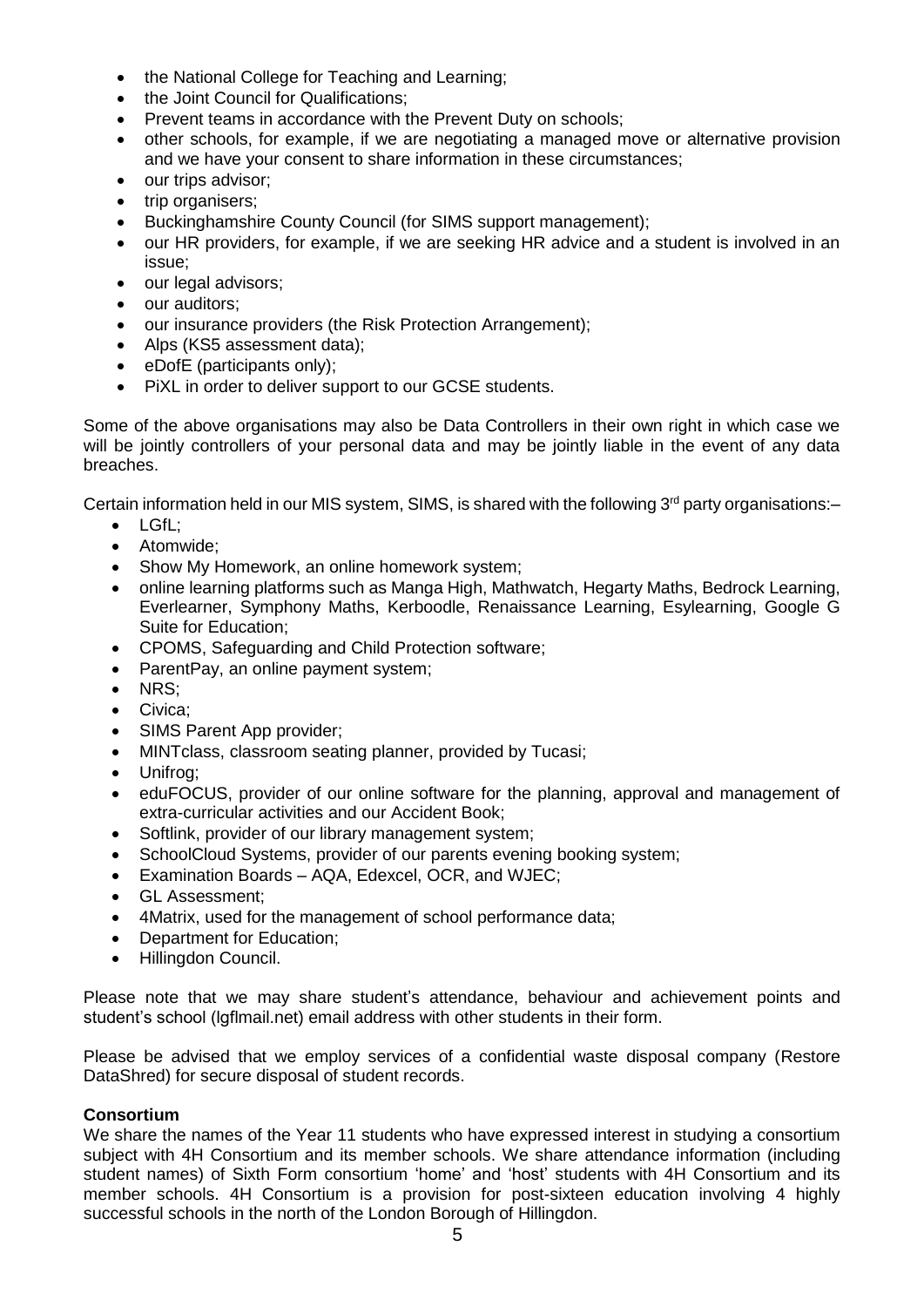#### **Free School Meal (FSM) Vouchers**

We have an obligation to ensure that anyone entitled to receive support continues to do so. The voucher scheme being operated by Edenred and Wonde enables us to fulfil our obligations. If you are eligible for FSMs we may share your name and your parent's name, email address and telephone number with Edenred and Wonde to provide the voucher. The provider will be given the minimum amount of data needed. Please be advised that we can share your information as part of our public task in providing FSMs.

#### **NHS Test and Trace**

It is likely that the School will be asked to provide contact details if a case of coronavirus arises in the School. It may be necessary for us to share some of the information that we hold on request from NHS Test and Trace, DfE's coronavirus helpline, and the local health protection team. We will be sharing the information on the basis that this is a Public Duty (Article 6(1)(e) 'processing is necessary for the performance of a task carried out in the public interest or in the exercise of official authority vested in the controller'). As information about health is a special category of personal information, we also rely on Article 9(2)(i) 'processing is necessary for reasons of public interest in the area of public health, such as protecting against serious cross-border threats to health or ensuring high standards of quality and safety of healthcare'. Please be assured that the safety and wellbeing of our students and staff as well as their families is our priority.

In the event that we share personal data about students with third parties, we will provide the minimum amount of personal data necessary to fulfil the purpose for which we are required to share the data.

#### **Why we share student information**

We do not share information about our students with anyone without consent unless the law and our policies allow us to do so.

We share students' data with the Department for Education (DfE) on a statutory basis. This data sharing underpins school funding and educational attainment policy and monitoring. All information we share with the DfE is transferred securely and held by the DfE under a combination of software and hardware controls which meet the current government security policy framework.

We are required to share information about our students with the DfE under regulation 5 of 'The Education (Information About Individual Pupils) (England) Regulations 2013'.

#### **Data collection requirements**

To find out more about the data collection requirements placed on us by the DfE (for example, via the school census) go to [https://www.gov.uk/education/data-collection-and-censuses-for-schools.](https://www.gov.uk/education/data-collection-and-censuses-for-schools)

## **Youth support services**

#### **Students aged 13+**

Once our students reach the age of 13, we also pass student information to our local authority and/or provider of youth support services as they have responsibilities in relation to the education or training of 13-19 year olds under section 507B of the Education Act 1996. This enables them to provide services as follows:

- vouth support services:
- careers advisers.

A parent or guardian can request that **only** their child's name, address and date of birth is passed to their local authority or provider of youth support services by informing us (please email dpo@haydonschool.org.uk). This right is transferred to the child/student once he/she reaches the age 16.

#### **Students aged 16+**

We will also share certain information about students aged 16+ with our local authority and/ or provider of youth support services as they have responsibilities in relation to the education or training of 13-19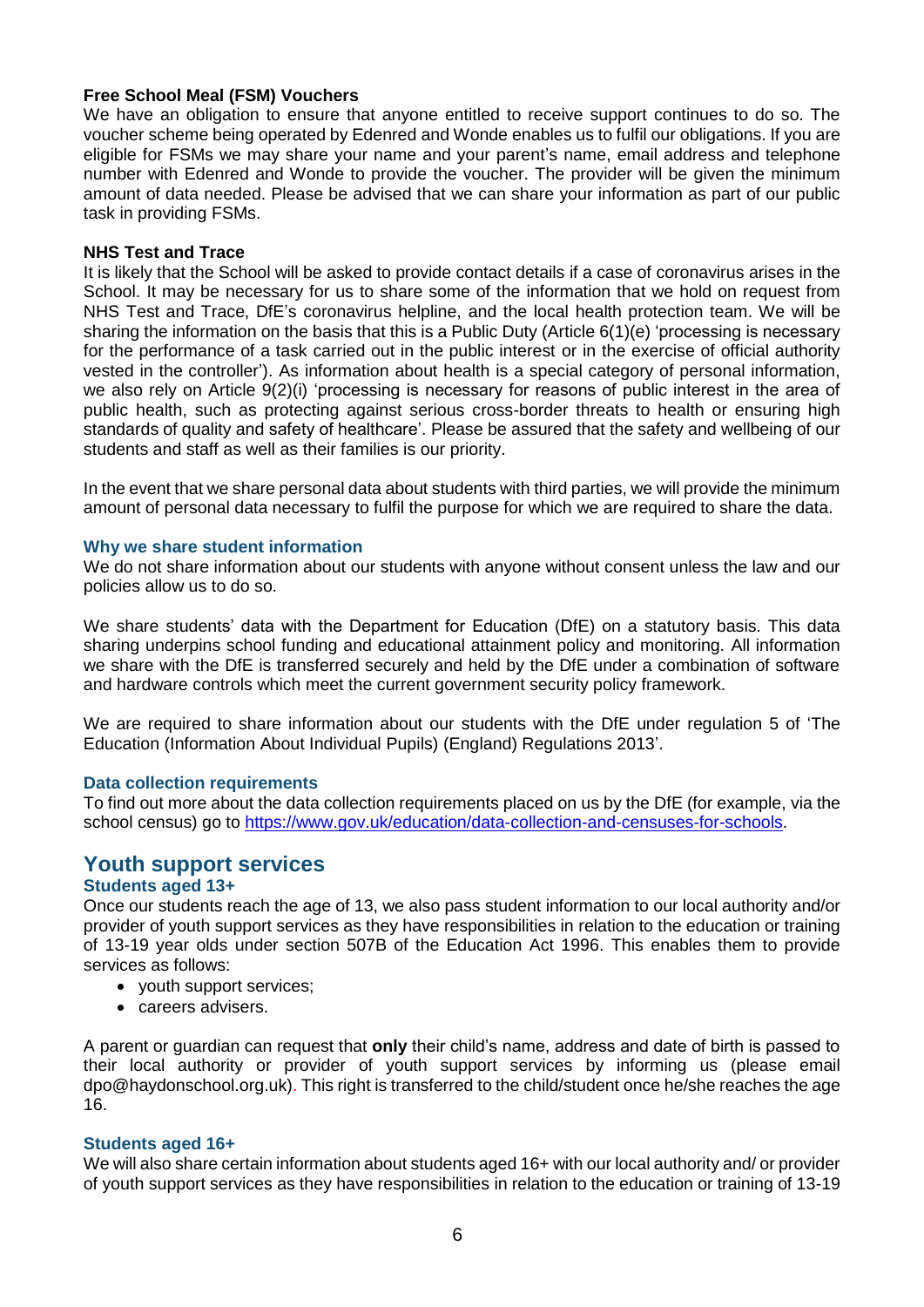year olds under section 507B of the Education Act 1996. This enables them to provide services as follows:

- post-16 education and training providers;
- vouth support services;
- careers advisers.

For more information about services for young people, please visit our local authority website.

#### **The National Student Database (NPD)**

The NPD is owned and managed by the DfE and contains information about students in schools in England. It provides invaluable evidence on educational performance to inform independent research, as well as studies commissioned by the DfE. It is held in electronic format for statistical purposes. This information is securely collected from a range of sources including schools, local authorities and awarding bodies.

We are required by law, to provide information about our students to the DfE as part of statutory data collections such as the school census. Some of this information is then stored in the NPD. The law that allows this is the Education (Information About Individual Pupils) (England) Regulations 2013.

To find out more about the NPD, go to [https://www.gov.uk/government/publications/national-pupil](https://www.gov.uk/government/publications/national-pupil-database-user-guide-and-supporting-information)[database-user-guide-and-supporting-information.](https://www.gov.uk/government/publications/national-pupil-database-user-guide-and-supporting-information)

The DfE may share information about our students from the NPD with third parties who promote the education or well-being of children in England by:

- conducting research or analysis;
- producing statistics;
- providing information, advice or guidance.

The DfE is legally allowed to share pupils' personal information with certain third parties, including the following:

- schools:
- $\bullet$  LAs<sup> $\cdot$ </sup>
- researchers;
- organisations connected with promoting the education or wellbeing of pupils;
- other government departments and agencies;
- organisations fighting or identifying crime.

Organisations fighting or identifying crime, such as the Home Office and the Police, may use their legal powers to contact the DfE to request access to individual level information relating to a crime. The DfE typically supplies information on around 600 pupils per year to the Home Office and approximately one per year to the Police.

The Department has robust processes in place to ensure the confidentiality of our data is maintained and there are stringent controls in place regarding access and use of the data. Decisions on whether DfE releases data to third parties are subject to a strict approval process and based on a detailed assessment of:

- who is requesting the data:
- the purpose for which it is required:
- the level and sensitivity of data requested; and
- the arrangements in place to store and handle the data.

To be granted access to student information, organisations must comply with strict terms and conditions covering the confidentiality and handling of the data, security arrangements and retention and use of the data.

For more information about the DfE's data sharing process, please visit: [https://www.gov.uk/data](https://www.gov.uk/data-protection-how-we-collect-and-share-research-data)[protection-how-we-collect-and-share-research-data.](https://www.gov.uk/data-protection-how-we-collect-and-share-research-data) For information about which organisations the DfE has provided student information (and for which project), please visit the following website: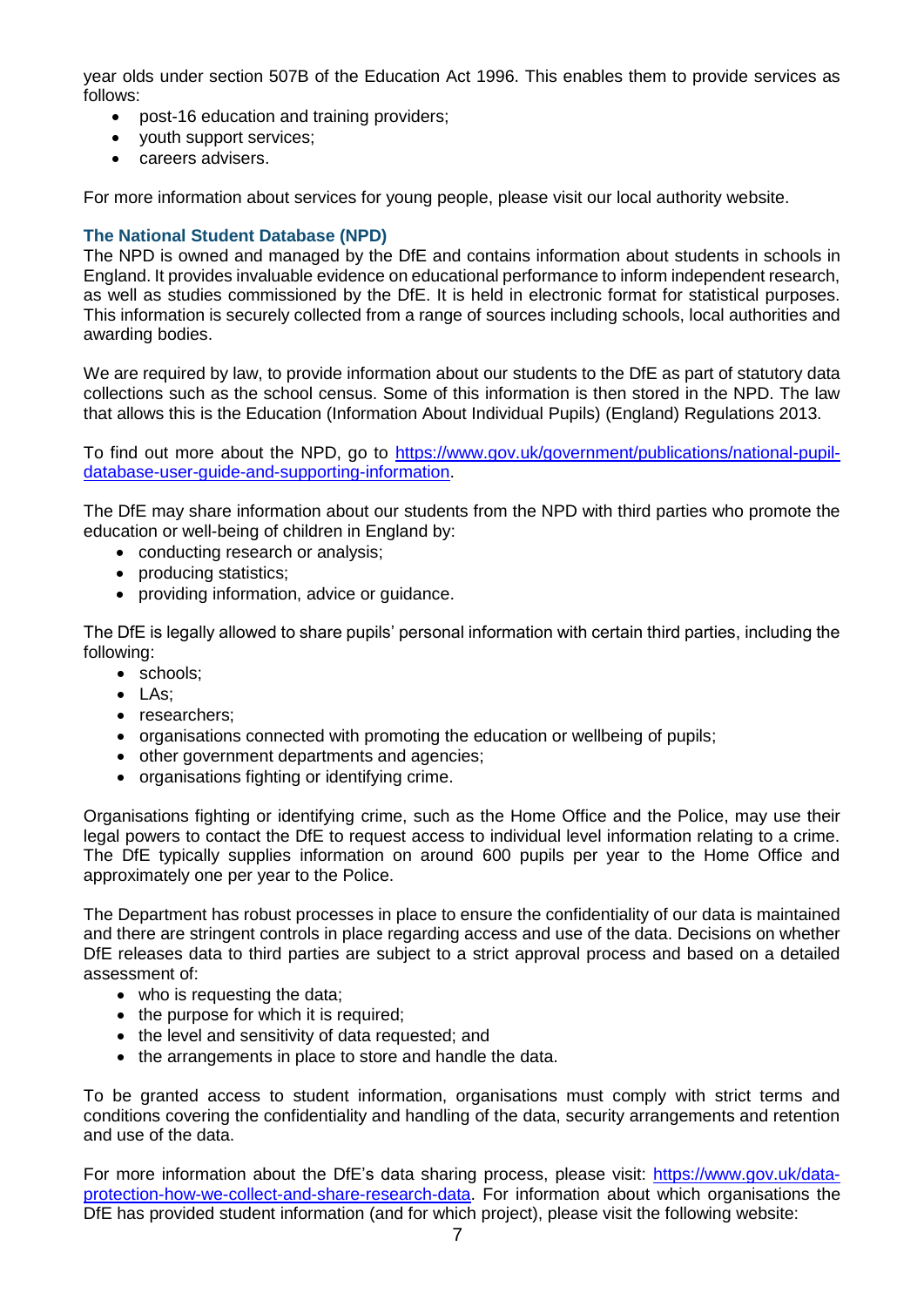#### **How to find out what personal information the DfE holds about you**

Under the Data Protection Act 2018, you are entitled to ask the DfE what personal information it holds about you. You have the right to ask the Department:

- if it processes your personal data;
- for a description of the data it holds about you;
- the reasons it is holding your data and any recipient it may be disclosed to:
- for a copy of your personal data and any details of its source.

To exercise these rights, you should make a Subject Access Request. Information on how to do this can be found by following this link: [https://www.gov.uk/government/organisations/department-for](https://www.gov.uk/government/organisations/department-for-education/about/personal-information-charter)[education/about/personal-information-charter.](https://www.gov.uk/government/organisations/department-for-education/about/personal-information-charter) You can also contact the DfE directly using its online contact form by following this link: https://www.gov.uk/contact-dfe.

#### **Requesting access to your personal data from Haydon School**

Under data protection legislation, students, and in some circumstances, parents, have the right to request access to information about them that we hold. From the age of 13, we generally regard students as having the capacity to exercise their own rights in relation to their personal data. This means that where we consider a student to have sufficient maturity to understand their own rights, we will require a Subject Access Request to be made by the student and not their parent(s) on their behalf. This does not affect any separate statutory right parents might have to access information about their child. Please refer to our GDPR Policy (available on our website) for more information.

Subject to the section below, the legal timescales for the School to respond to a Subject Access Request is one calendar month. As the School has limited staff resources outside of term time, we encourage parents/students to submit Subject Access Requests during term time and to avoid sending a request during periods when the School is closed or is about to close for the holidays where possible. This will assist us in responding to your request as promptly as possible. For further information about how we handle Subject Access Requests, please see our GDPR Policy (available on our website).

Parents of students who attend academies have a separate statutory right to receive an annual written report setting out their child's attainment for the main subject areas which are taught. This is an independent legal right of parents rather than a student's own legal right which falls outside of the GDPR, therefore a student's consent is not required even if a student is able to make their own decisions in relation to their personal data, unless a court order is in place which states otherwise.

To make a request for your or your son/daughter's personal information, or to be given access to your or your son/daughter's educational record, please contact our Data Protection Officer, Mrs L Faraj on [dpo@haydonschool.org.uk.](mailto:dpo@haydonschool.org.uk)

#### **Confidential references**

Under the DPA 2018, an exemption has been made to allow references to be confidential, and therefore not accessible under a subject access request. This exemption applies if a confidential reference is given or received for the purposes of prospective or actual:

- education, training or employment of an individual;
- placement of an individual as a volunteer:
- appointment of an individual to office; or
- provision by an individual of any service.

It exempts the reference from the GDPR's provisions on:

- the right to be informed;
- the right of access; and
- all the principles, but only so far as they relate to the right to be informed and the right of access.